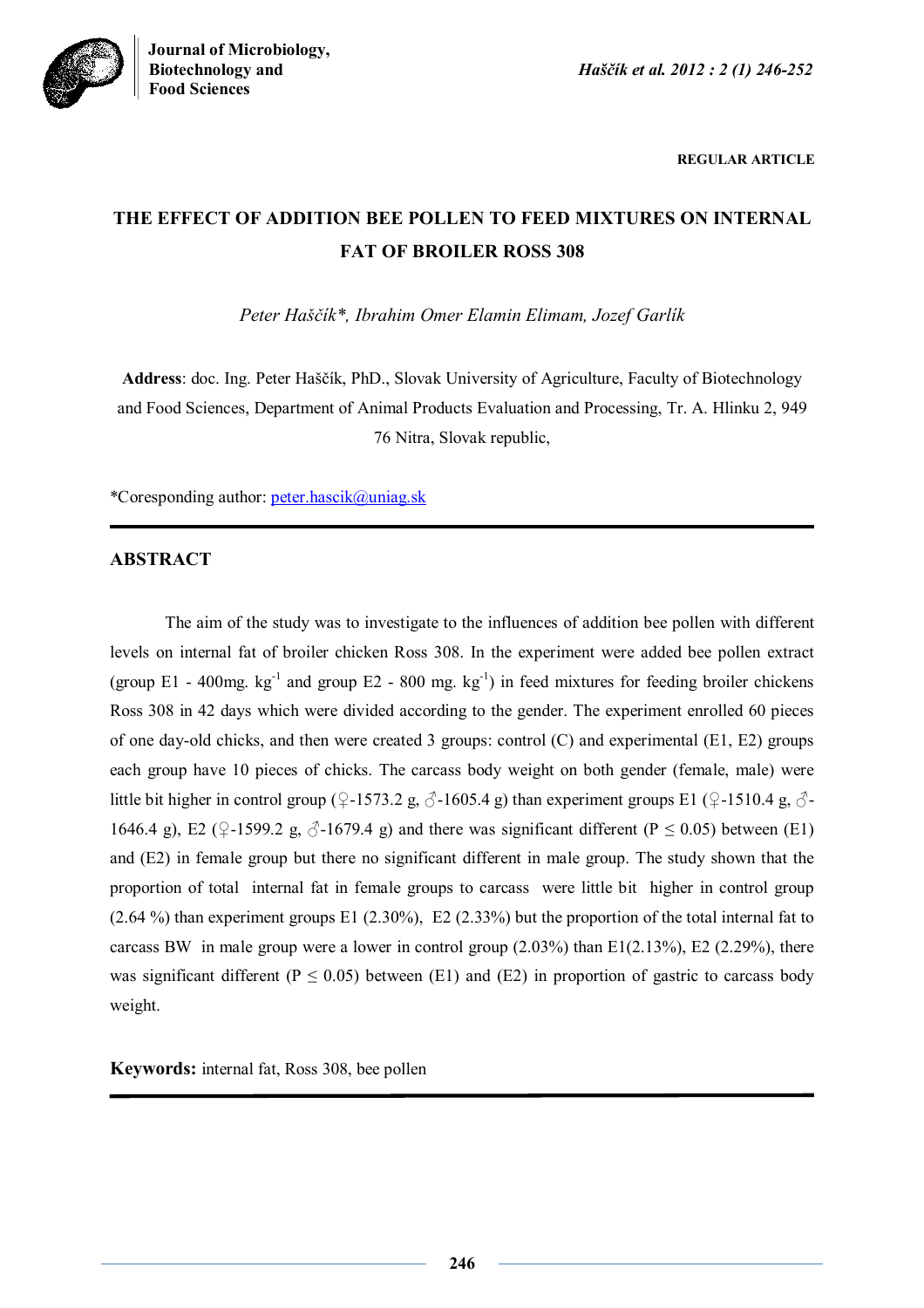#### **INTRODUCTION**

Continuous attempts to increase growth rate of meat-type chickens in poultry industry have been accompanied by excessive fatness which is not desired by most of consumers **(Aho, 2001; Oyedeji and Atteh, 2005)** mainly because coronary heart diseases and arteriosclerosis are strongly related to the dietary intake of cholesterol. Saturated fatty acids and are among the most important causes of human mortalities **(Sacks, 2002).** Currently, dietary recommendations favour the consumption of less saturated fat **(Hrdinka** *et al***., 1996).** According to **Wrick (1995)**, the expectation of the consumer for meat is that it should be healthy, rich in protein, low in fat, tender and have a typical flavour. For this reason, an increase in the production of lean broiler chicken meat as well as reduction in juiciness would be of direct nutritional benefit to the consumers. Hence, in this regard, appetite control in poultry could be of importance in reducing fat deposition. *Garcinia cambogia* a plant native to Southeast Asia containing hydroxycitric acid (HCA) as the primary acid in the fruit rind has been shown to be active in suppressing appetite and body fat accumulation in experimental animals **(Vasselli** *et al***., 1998; Ishihara** *et al***., 2000; Ohia** *et al***., 2002; Shara** *et al***., 2003)**. Therefore, it may be of value to supplement male Ross 308 broiler chickens with HCA-containing *Garcinia cambogia* leaf meal as an appetite suppressing supplement to reduce fatness as well as juiciness of poultry meat thereby leading to improved meat quality. However, the use of *Garcinia cambogia* leaf meal for reducing fatness and improving juiciness of broiler chickens meat is not known. Such information would be very beneficial to poultry farmers in South Africa and elsewhere. The main objective of this study was, therefore, to determine the effect ofGarcinia cambogia leaf meal supplementation level on productivity and juiciness of male Ross 308 broiler chickens. Pollen contains proteins, carbohydrates, lipids, vitamins and minerals, moreover it is a rich source of free amino acids and, therefore, is appreciated even in human nutrition. In some countries the bee pollen has been recognized as a medicine, e.g. by the German Federal Board of Health pollen as food and medicine is traditionally used in Far East region – especially in China **(Brindza** *et al***., 2010).** Bee Pollen contains at least 22 amino acids, 18 vitamins, 25 minerals, 59 trace elements, 11 enzymes or coenzymes, 14 fatty acids, 11 carbohydrates and approximately 25% protein. Bee pollen is extremely rich in carotenes, which are metabolic precursors of vitamin A. It is also high In B complex and vitamins C, D, E and lecithin. Bee pollen contains over 50% more protein than beef, yet its fat content is very low. **Khojasteh and Shivazad (2006)** and **Wang** *et al***. (2007)** reported that bee pollen contains digestive enzymes from the bees.

The present study was conducted to determine the the effect of addition bee pollen to feed mixtures of broiler Ross 308 on abdominal fat.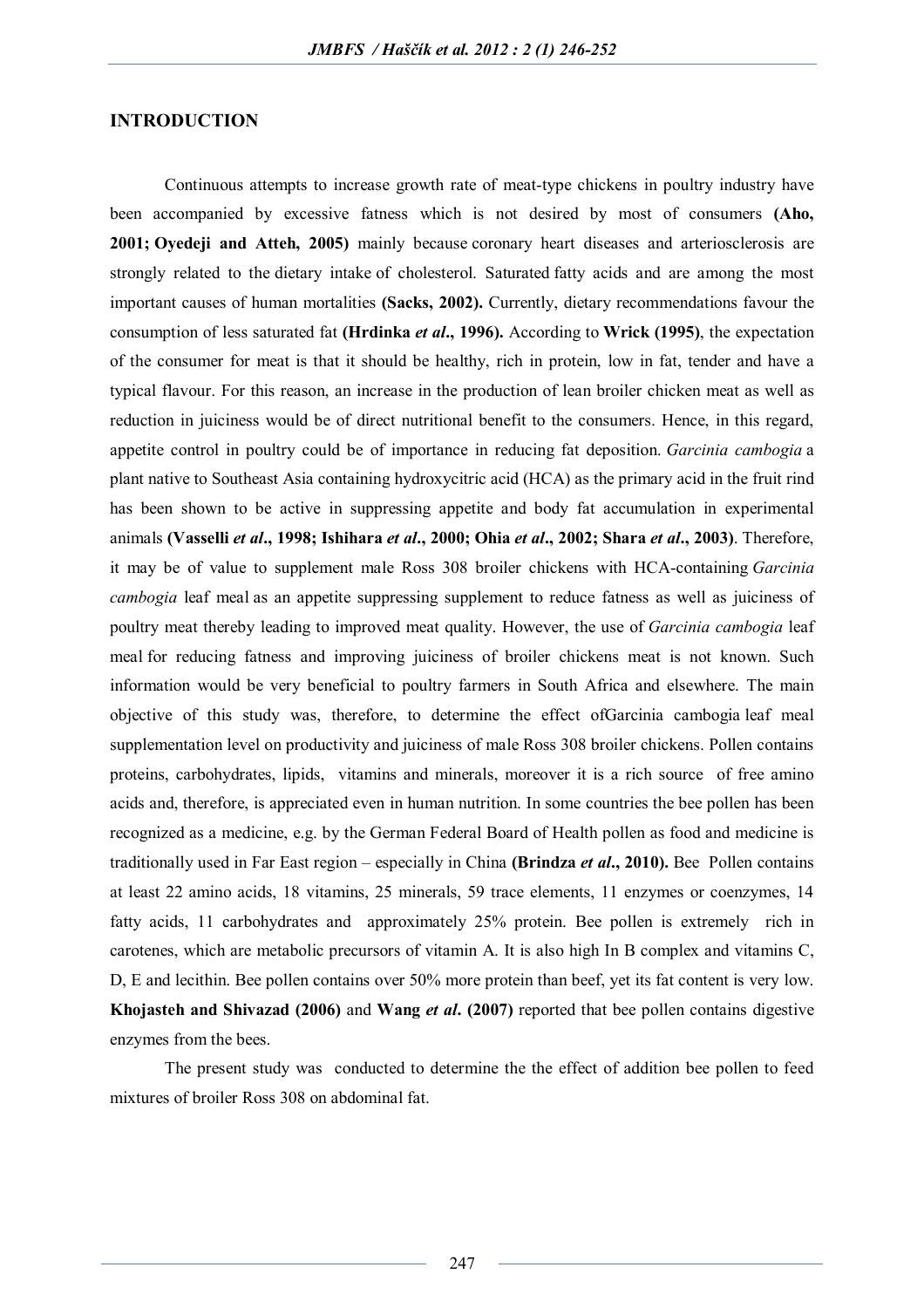#### **MATERIAL AND METHODS**

The experiment was implemented in test poultry station of Slovak University of Agriculture in Nitra. The tested chicken was broiler chickens Ross 308. The experiment enrolled 60 of one day-old chicks, which were divided into 3 groups: control (C) and experimental (E1, E2) in each were 10 pieces of chicks .The chickens were breeding in a cage conditions. Each cage was equipped with feed disperser and water intake was ensured ad libitum through a self feed-pump. The heating was provided by central heater. The temperature was at the first day 33 °C and every week was reduced about 2 °C and finally temperature was 19 °C. The lighting during the feeding period was continuous. Chickens were fed an *ad libitum*, each group was fed by same starter complete feed mixture (CFM) (loose structure) until to 21<sup>st</sup> day of their age and from the 22<sup>nd</sup> to 42<sup>nd</sup> day of their age. The feed mixtures starter and grower had been produced without antibiotic preparations and coccidiostatics. However, they added pollen extract to (CFM) starter and grower in amount 400 mg.  $kg^{-1}$  for (E1) and 800 mg.  $kg^{-1}$  for (E2). Average nutritional value of feed mixtures used during the fattening was the same in both gender. Pollen extract was prepared from minced bee pollen (150 g) in the conditions of the 80% ethanol in the 500 cm<sup>3</sup> flask (Krell, 1996). Extraction was carried out in a water bath at 80 °C for 1 hour. Consequently the extract was cooled and centrifuged. The obtained supernatant was evaporated in a rotary vacuum evaporator at bath temperature 40-50 °C and then weighed. Residue in an amount of 40 g and 80 g were dissolved in 1000  $\text{cm}^3$  of 80% ethanol and applied for 100 kg of feed mixtures.

At the end of the fattening (42 days) from each group were chosen 60 chickens for slaughter, to determined the carcass body weight (g), proportion of abdominal, gastrict, heart and total internal fats to carcass body weight (%). The experimental analysis was evaluated at Department for evaluation and processing of animal products at Faculty of Biotechnology and Food Sciences SUA Nitra, Slovakia.

The results of (arithmetic mean) were processed by the statistic program Statgraphics version 5.0. For the determination of significant differences between the tested groups was used analysis of variance.

### **RESULTS AND DISCUSSION**

The table (1) shown the female averatge of internal fats to carcass body weight of broiler Ross 308. The chicken carcass body weights in control group was (1573.2 g) and carcass body weight in (E1) was (1510.4 g) and in (E2) was (1599.2g), there were significant different (P  $\leq$  0.05) between (E1) and (E2) but there were no significant different (P  $\geq$  0.05) between control and experimental (E1, E2) groups. And the proportion of the abdominal fat in control group was 1.90% and in E1group was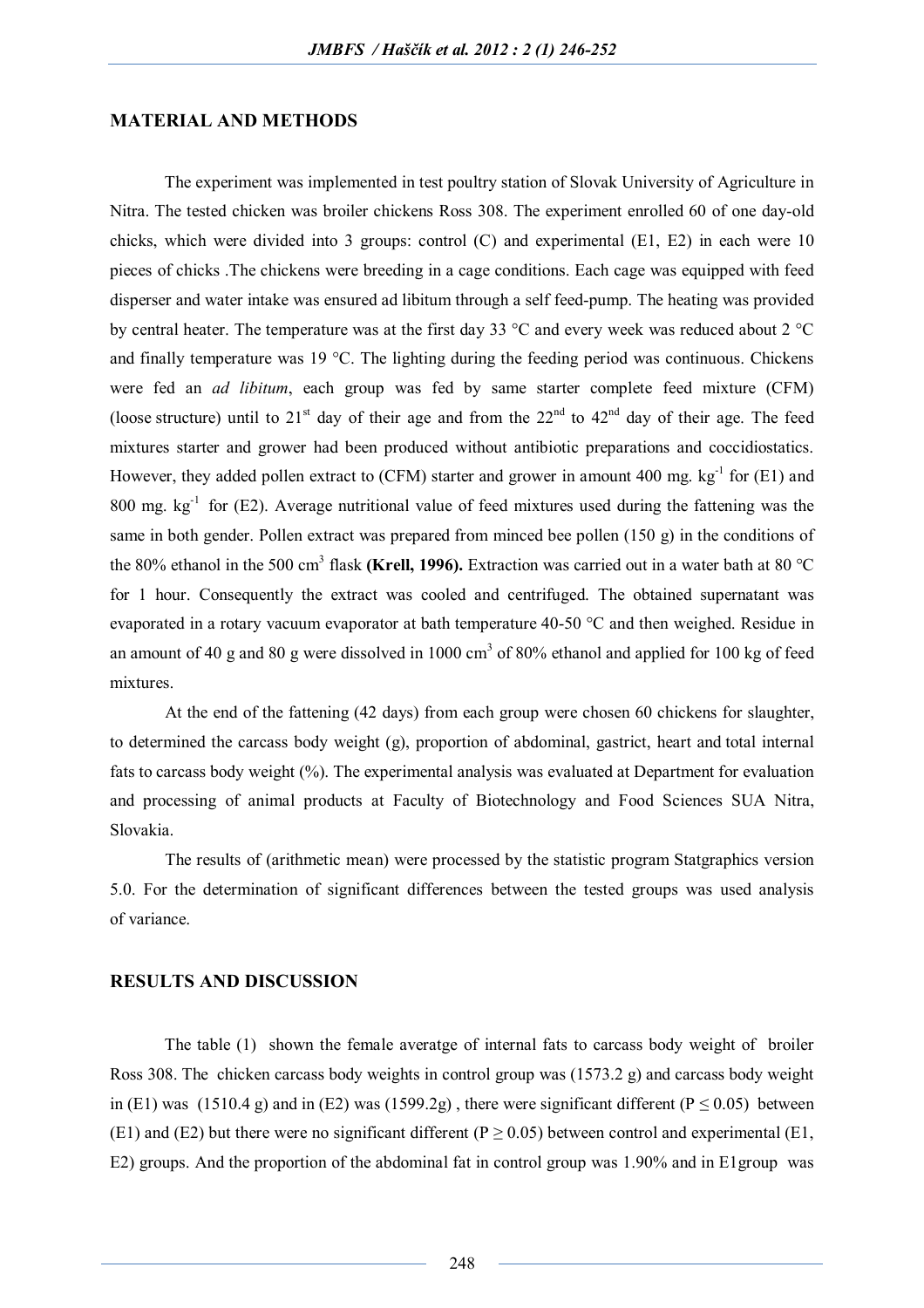1.67% and in E2 group was 1.65% and there were no significant different ( $P \ge 0.05$ ) between the groups. On other hand the proportion of gastric fat to carcass body weight were in C (0.69%), E1  $(0.57%)$ , E2 (0.62%) groups and there no significant different (P  $\geq$  0.05) between the groups. Also the proportion of heart fat to carcass body weight were in C  $(0.046\%)$ , E1  $(0.047\%)$ , E2  $(0.049\%)$  groups and there no significant different ( $P \ge 0.05$ ) between the groups. The proportion of total internal fat to carcass body weight were in C  $(2.64\%)$ , E1  $(2.30\%)$ , E2  $(2.33\%)$  groups and there no significant different ( $P \ge 0.05$ ) between the groups.

The table (2) shown the male average of internal fats to carcass body weight of broiler 308. The body weight of the carcass were in C  $(1605.4 \text{ g})$ , E1  $(1646.4 \text{ g})$ , E2  $(1679.4 \text{ g})$  groups and there were no significant different ( $P \ge 0.05$ ) among the groups. On other hand the proportion of the abdominal fat to carcass body weight were in C (1.50%), E1 (1.62%), E2 (1.61%) groups. Also the proportion of gastric fat to carcass body weight were in C (0.51%), E1 (0.46%), E2 (0.61%) groups and there were significant different ( $P \le 0.05$ ) between (E1) and (E2). Also the proportion of heart fat to carcas body weight were in C (0.028%), E1 (0.039%), E2 (0.059%) groups and there no significant different ( $P \ge 0.05$ ) between the groups. In the proportion of total internal fat to carcas BW were in C  $(2.03\%)$ , E1  $(2.13\%)$ , E2  $(2.29\%)$  groups. Our study found that the body weight was increase in experiment the groups than the control group in both gender and there were significat different (P<0.05) between (E1) and (E2) groups in the male groups this result confirmed the studies which made by **Simeonovová and Ingr (2000); Benková** *et al***. (2002), Straková** *et al***. (2002); Angelovičová** *et al***. (2005); Haščík** *et al***. (2005a,b)** and **Seven et al. (2008)** whose added propolis to chickens broiler Ross 308 feed mixture they found that the body weight were higher in experiment groups than control group. The proportion of abdominal fat, heart fat and total internal fat to carcass body weight were little bit higher in the experiment groups than control group in both gender and there were significant different (P<0.05) between (E1) and (E2) groups in female groups this result support the result which were made by **Santos** *et al***. (1995); Jin** *et al***. (1998); Ashayerizadeh** *et al.* **(2009) Haščík** *et al***. (2010)** whose were added the probiotic to chickens broiler Ross 308 feed mixture they were found that the all internal fats (abdominal fat, gastric fat, heart fat and total internal fat) in experiment groups were higher than control group in both gender. In all present studies despite addition different material which were added to chickens feed mixture were increased the body weight and internal fats. So why the bee pollen are increase the carcass body weight and internal fats because the bee pollen have many of enzyme which support the digestive system to increase the efficiency of feed conversion, and also bee pollen gives food flavor which increases the rate of feed intake.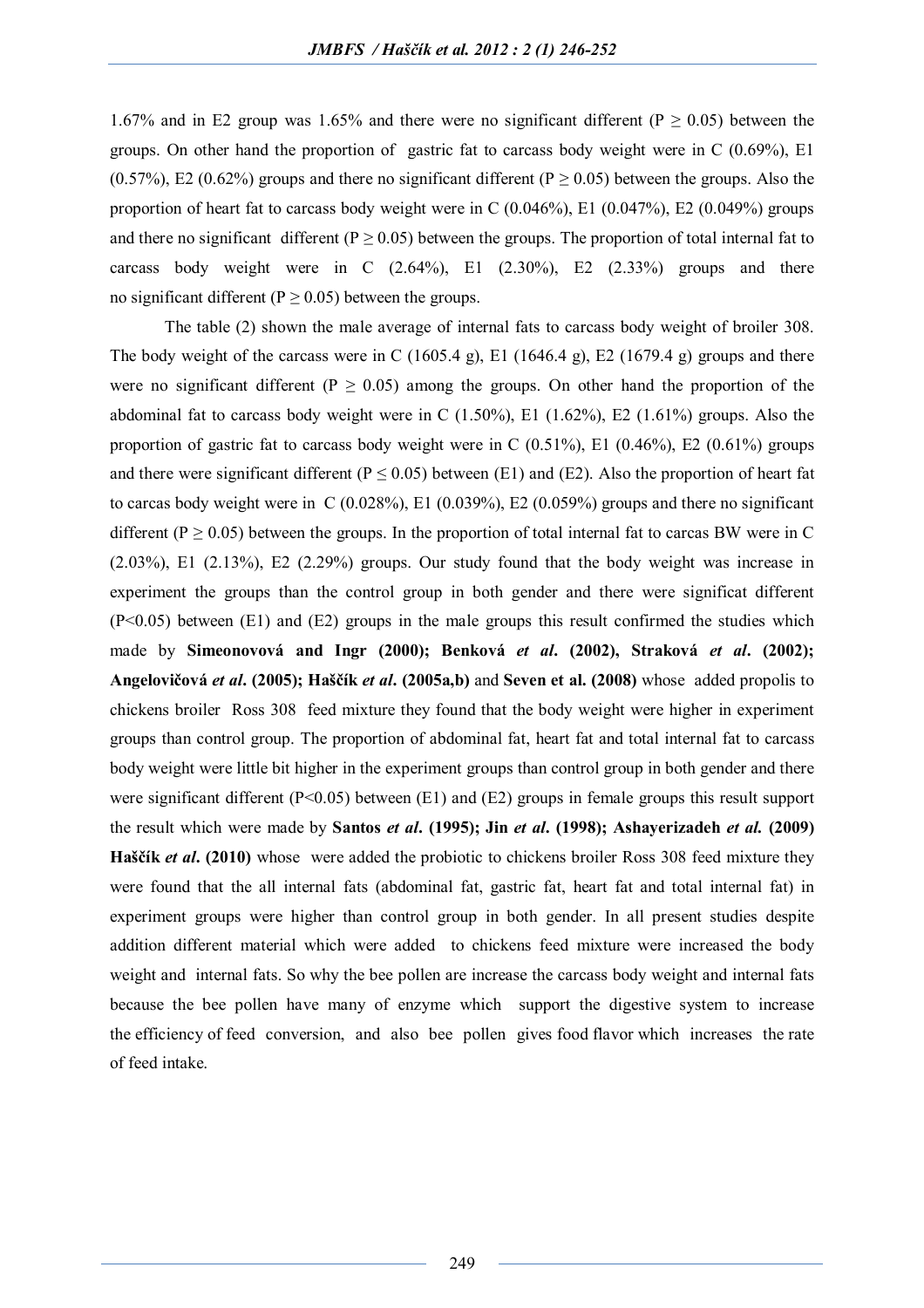|                                                      | <b>Groups</b>           |                      |                        |
|------------------------------------------------------|-------------------------|----------------------|------------------------|
| <b>Indicator</b>                                     | C                       | E1                   | E2                     |
|                                                      | 10                      | 10                   | 10                     |
| carcass body weight (g)                              | $1573.2^{ab} \pm 83.63$ | $1510.4^a \pm 29.91$ | $1599.2^{b} \pm 50.29$ |
| proportion of abdominal fat to carcass<br>BW(%)      | $1.90\pm0.25$           | $1.67 \pm 0.31$      | $1.65 \pm 0.38$        |
| proportion of gastric to carcass BW $(\%)$           | $0.69 \pm 0.25$         | $0.57 \pm 0.14$      | $0.62 \pm 0.37$        |
| proportion of heart fatto carcass BW $(\%)$          | $0.046 \pm 0.015$       | $0.047 \pm 0.016$    | $0.049 \pm 0.022$      |
| proportion of total internal fat to carcass<br>BW(%) | $2.64\pm0.42$           | $2.30\pm0.25$        | $2.33 \pm 0.58$        |

**Table 1** The proportion of internal fats of broiler Ross 308 to carcass body weight (female) (%)

Legend: C: control group, E1: first experimental group, E2: the second experimental group note:  $a, b$  average values in the row which are followed by different letters are conclusive at ( $P \le 0.05$ ).

**Table 2** The proportion of internal fats of broiler Ross 308 to carcass body weight (male) (%)

|                                                              | <b>Groups</b>        |                       |                    |
|--------------------------------------------------------------|----------------------|-----------------------|--------------------|
| <b>Indicator</b>                                             | $\mathbf C$          | E1                    | E2                 |
|                                                              | 10                   | 10                    | 10                 |
| carcass body weight (g)                                      | $1605.4\pm91.41$     | 1646.4±46.75          | $1679.4 \pm 81.32$ |
| proportion of abdominal fat to carcass<br>BW(%)              | $1.50 \pm 0.37$      | $1.62 \pm 0.34$       | $1.61 \pm 0.33$    |
| of<br>gastric<br>proportion<br>fat<br>to<br>carcass<br>BW(%) | $0.51^{ab} \pm 0.21$ | $0.46^{\circ}$ ± 0.05 | $0.61^b \pm 0.09$  |
| proportion of heart to carcass BW $(\%)$                     | $0.028 \pm 0.026$    | $0.039 \pm 0.021$     | $0.059 \pm 0.020$  |
| proportion of total internal fat to carcass<br>BW(%)         | $2.03 \pm 0.52$      | $2.13 \pm 0.37$       | $2.29 \pm 0.40$    |

Legend: C: control group, E1: first experimental group, E2: the second experimental group note:  $a$ ,  $b$  average values in the row which are followed by different letters are conclusive at  $(P \le 0.05)$ .

## **CONCLUSION**

The present study found that the addition of bee pollen to complete feed mixture of chickens broiler Ross 308 as supplement diet to broiler feed have small impact on internal fats (abdominal fat, gastric fat, heart fat and total internal fats) to carcass body weight, but althuogh the internal fats in control group at female group were higher than experimental groups, the internal fat in experimental at male groups were higher than conrol groups. However the body in experimental groups was higher in both gender than conrol group.

**Acknowledgments:** This work was supported by VEGA 1/0897/11.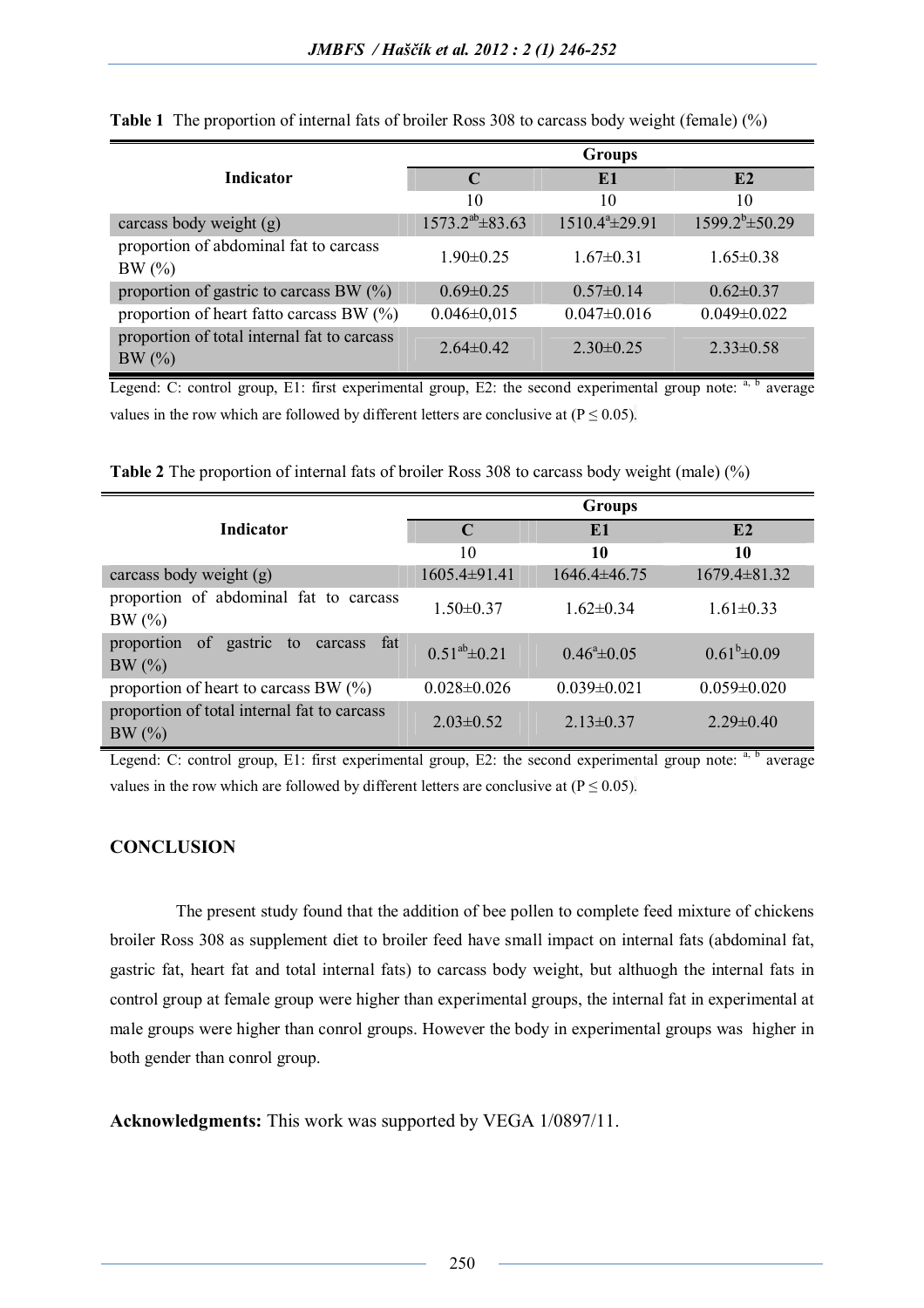#### **REFERENCES**

AHO, P. 2001. The new poultry elite. In *WATT Poultry*, vol, 2, 2001, p. 20-24.

ASHAYERIZADEH, O. − DASTAR, B. − SHAMS SHARGH, M. − ASHAYERIZADEH, A. − MAMOOEE. M. 2009. Influence of Antibiotic, Prebiotic and Probiotic Supplementation to Diets on Carcass Characteristics, Hematological Indices and Internal Organ Size of Young Broiler Chickens. In *Journal of Animal and Veterinary Advances,* vol. 8, 2009, p.1772-1776.

ANGELOVIČOVÁ, M. − MELEN, M. − TURIANICA, I. − ANGELOVIČ, M. 2005. Použitie jódovaného oleja vo výžive výkrmových kurčiat. In 6. *Kabrtovy dietetické dny*. Brno: FVU, 2005, s. 74-82.

BENKOVÁ, J. − BAUNGARTNER, J. − LICHVÁR, I. 2002. Vzťah genotypu, pohlavia a výņivy kurčiat hybridnej kombinácie Hybro G. In *Chov hydiny a malých hospodárskych zvierat v 3. tisícročí*. Nitra : SPU, 2002, s. 59-62, ISBN 80-8069-074-X.

BRINDZA, J. − GRÓF, J. − BACIGÁLOVÁ, K. − FERIANC, P. − TÓTH, D. 2010: Pollen microbial colonization and food safety. In *Acta Chemica Slovaca*, vol. 3, p. 95-102.

HAŠČÍK, P. - WEIS, J. - ČUBOŅ, J. et al. 2005b. Vplyv probiotického preparátu v KKZ brojlerových kurčiat ROSS 308 na chemické zloženie mäsa. In *Acta fytotechnica et zootechnica*, vol. 8, 2005, s. 20-  $24.$ 

HAŠČÍK, P. – MIHOK, M. – KAČÁNIOVÁ, M. – CAPCAROVÁ, M. – ARPÁŃOVÁ, H. − BENCZOVÁ, E. 2010. Meat production following and the development of fat tissue at Ross 308 chicken influence of probiotic preparation application in their nutrition . In *Risk Factors of food chain, procceeding*, Book of international scientific conference Nitra Slovakia,2010, p. 101-108, ISBN 978- 80-552-0436-9.

HAŠČÍK, P. − ČUBOŇ, J. − HORNIAKOVÁ, E. 2005a. Vzťah medzi aplikáciou probiotického preparátu a mnoņstvom abdominálneho tuku u výkrmových kurĉiat. In *Poľnohospodárstvo*, roč. 51, 2005, s. 574-579.

HRDINKA, C. − ZOLLITSCH, W. − KNAUS, W. − LETTNER, F. 1996. Effects of dietary fatty acid pattern on melting point and composition of adipose tissues and intramuscular fat of broiler carcasses. In *Poultry Sciences*, vol. 75, 1996, p. 208-215.

ISHIHARA, K. − OYAIZU, S. − ONUKI, K. − LIM K. − FUSHIKI, T. 2000. Chronic – hydroxycitrate administration spares carbohydrate utilization and promotes lipid oxidation during exercise in mice. In *Journal of Nutrition*, vol.130, 2000, p. 2090-2995.

KHOJASTEH, S. − SHIVAZAD, M., 2006.The eff ect of diet propolis supplementation on Ross broiler chicks performance. In *International Journal of Poultry Science*, vol.5, 2006, p. 84-88.

OHIA, S. E. − OPERE, C. A. − LE DAY, A. M. − BAGCHI, M. − BAGCHI D. − STOHS, S. J. 2002. Safety and mechanism of appetite suppression by novel hydroxycitric acid extract (HCA-SX). In *Molecular Cell Biochemistry*, vol. 238, 2002, p. 89-103.